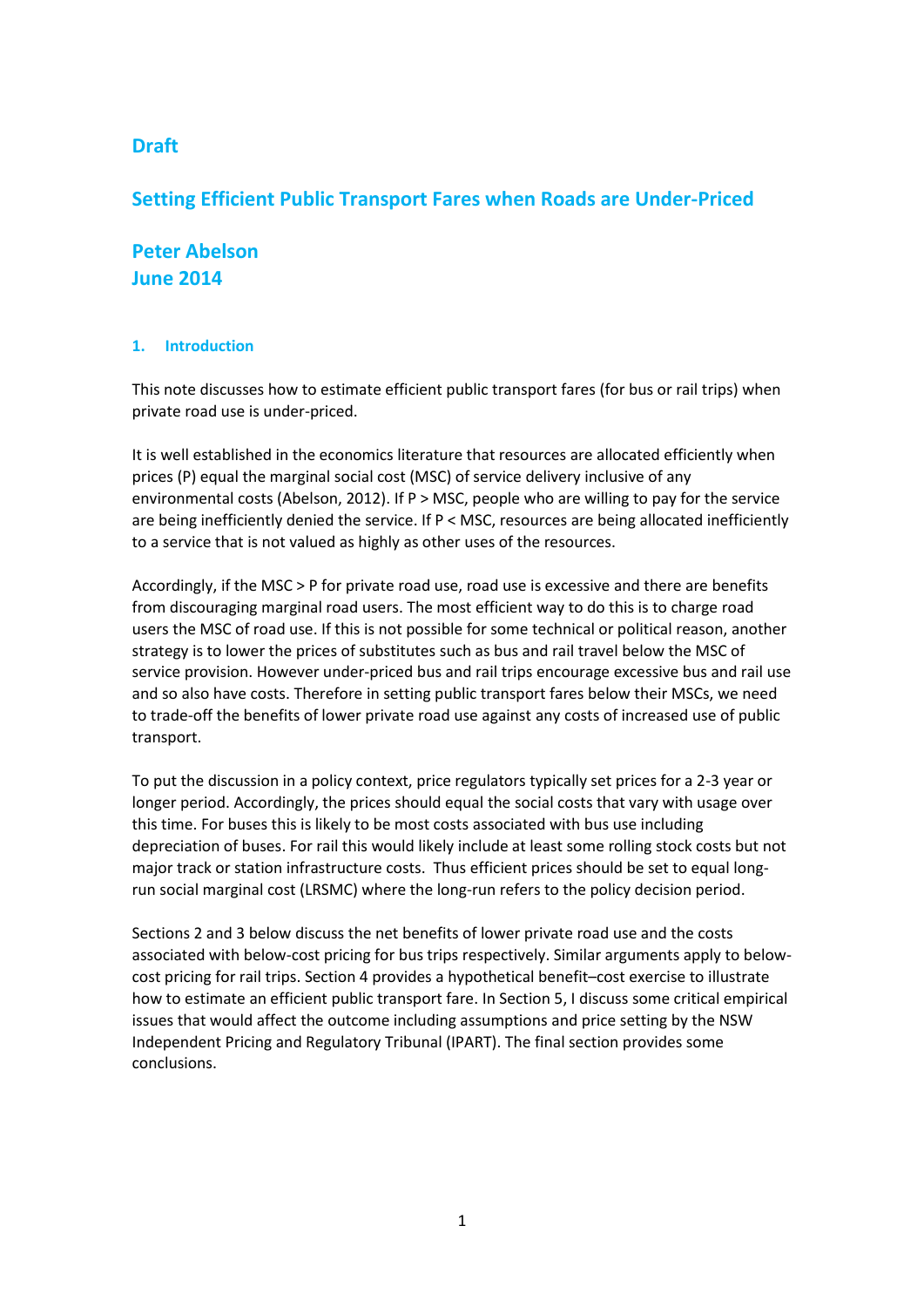#### **2. Benefits from Reduced Private Use of Roads**

The benefits from reduced road use are illustrated in Figure 1, which shows a market for private users of roads.

There are two demand curves for private road use.  $D_1$  shows the demand for motor vehicle (M) trips with bus prices = LRMSC. Lower bus prices reduce the demand for private road use and so shift the demand curve to the left. Thus  $D_2$  is the demand with lower bus prices. As per the transport economics literature, these demand curves are likely to be quite vertical (price inelastic). Note also that the demand curves represent what motorists are willing to pay for road use (or alternatively their marginal benefit from road use).

The LRMSC schedule for private road use includes resource costs associated with road use and third party costs. These costs include: marginal vehicle operating costs, accident costs, road maintenance and repair, marginal parking costs, third party congestion costs, carbon emission costs, air quality and noise costs, and any other cost associated with road use. In practice the LRMSC schedule tends to rise with more MV trips as congestion rises. For simplicity the schedule is drawn horizontal in Figure 1. This does not affect presentation of the issues.

The internalised price for the motor vehicle driver is the sum of the costs borne by the motor vehicle driver. These costs include marginal vehicle operating costs, accident costs and road user charges (fuel excise tax, road tolls and parking charges). 1



**Figure 1 Market for private road use: efficiency gains from low bus fares**

1

<sup>&</sup>lt;sup>1</sup> The private time cost of trips could be included in both the LRMSC and the internalised price of travel. However this does not affect the critical difference between the LRMSC and the internalised price. Of course, the same is true of marginal vehicle operating costs which I have included in both schedules.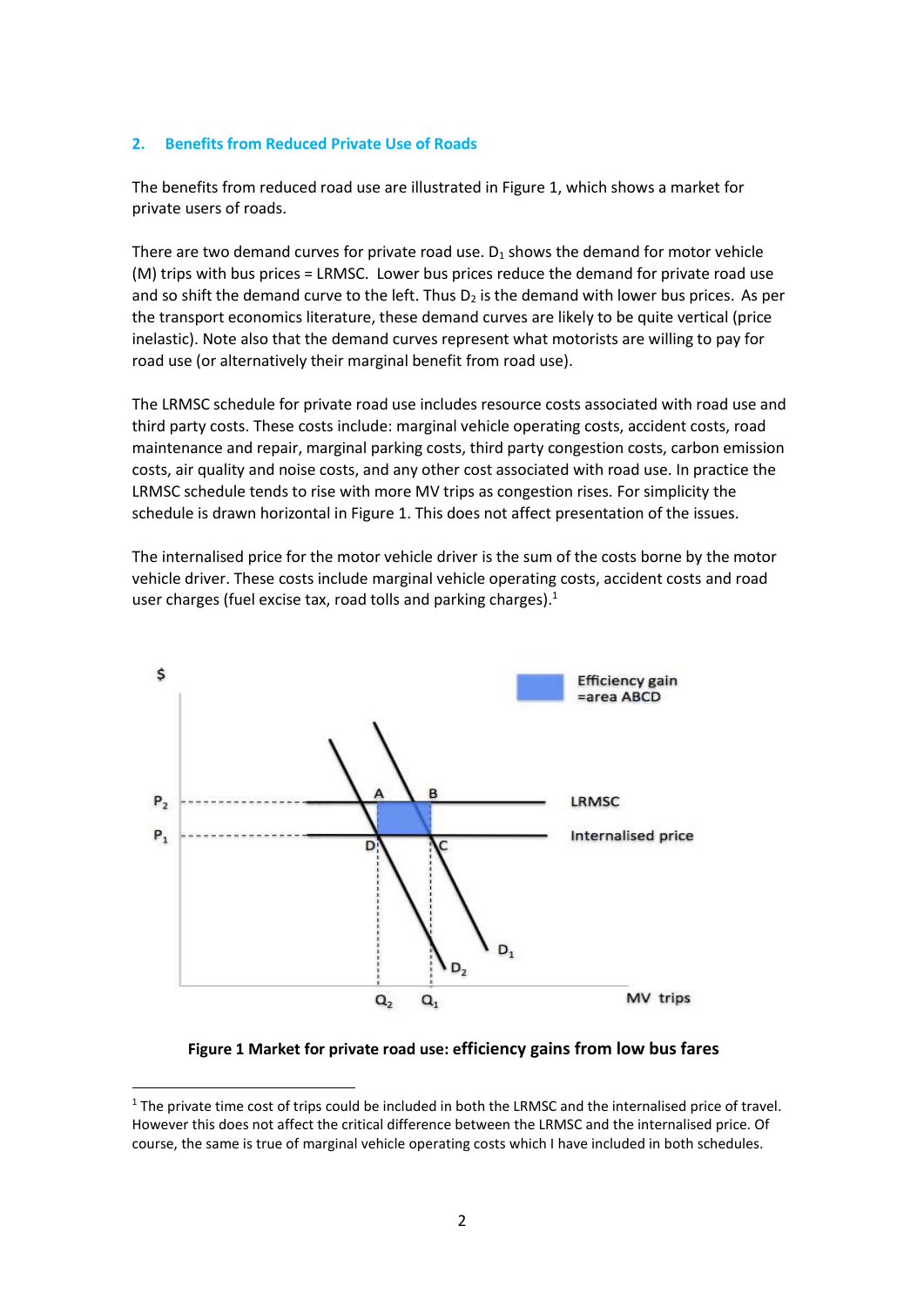In this figure it is assumed that LRMSC exceeds the internalised price. This is an empirical matter and may not apply in all places and times. Some components of the internalised price, for example parking charges or fuel excise, may reflect charges greater than the associated resource or environmental cost (i.e. they include economic rents for the revenue collecting entity). This issue is discussed further in Section 5.

The quantity of motor vehicle trips (per period) is given by the intersection of the demand curves and the internalised costs, i.e.  $Q_1$  and  $Q_2$  for the  $D_1$  and  $D_2$  demand schedules respectively.

The benefit (the efficiency gain) from lower bus prices is given by the shaded area ABCD. This area is a product of the change in the quantity of motor vehicle trips  $(Q_1 - Q_2)$  as a result of lower bus fares and the difference between the LRMSC of motor vehicle trips and the internalised price of motor vehicle trips.

It should be noted that this benefit is not equal simply to the saving in environmental externality costs. It is the difference between the marginal social cost of the trips and the marginal gross value to the trip maker. Of course the net value to the trip maker is lower because of road user costs. In so far as these road user costs exceed the marginal cost of road use, there is a loss of economic rents to entities collecting road user costs. As IPART (2014) recognised, this loss should be offset against the environmental costs. This is reflected implicitly in describing area ABCD as the efficiency gain or social benefit of lower road use.

### 3. **Net Cost of Lower Bus Prices**

The net costs of lower bus prices are illustrated in Figure 2 showing the market for bus trips. In this case there is just one demand curve. For convenience, and as is common, this is drawn as a linear schedule.

The LRMC schedule includes a similar set of costs for buses as for motor vehicles and so may include some external congestion and environmental costs. For simplicity the LRMC schedule is again shown as horizontal. The regulated price line reflecting the lower prices sits below the LRMC schedule.

With price set at P<sub>1</sub>= LRMSC, there are  $Q_1$  bus trips. At a regulated lower price, bus trips increase to  $Q<sub>2</sub>$ . The increased patronage includes motorists (and their passengers) who have switched to bus travel, users of other modes including walkers who have switched to bus travel, trip makers making more trips and others who previously did not travel.

Some of these new users would make a bus trip with a small decline in price below  $P_1$ . Other would do so only when price falls close to  $P_2$ . Thus, on average and with a linear demand curve, the generated bus users gain a benefit of 0.5 ( $P_1 - P_2$ ). And the total benefit to these beneficiaries is 0.5  $(Q_2 - Q_1)(P_1 - P_2)$ . Thus the TOTAL benefit to the generated users equals area ACD.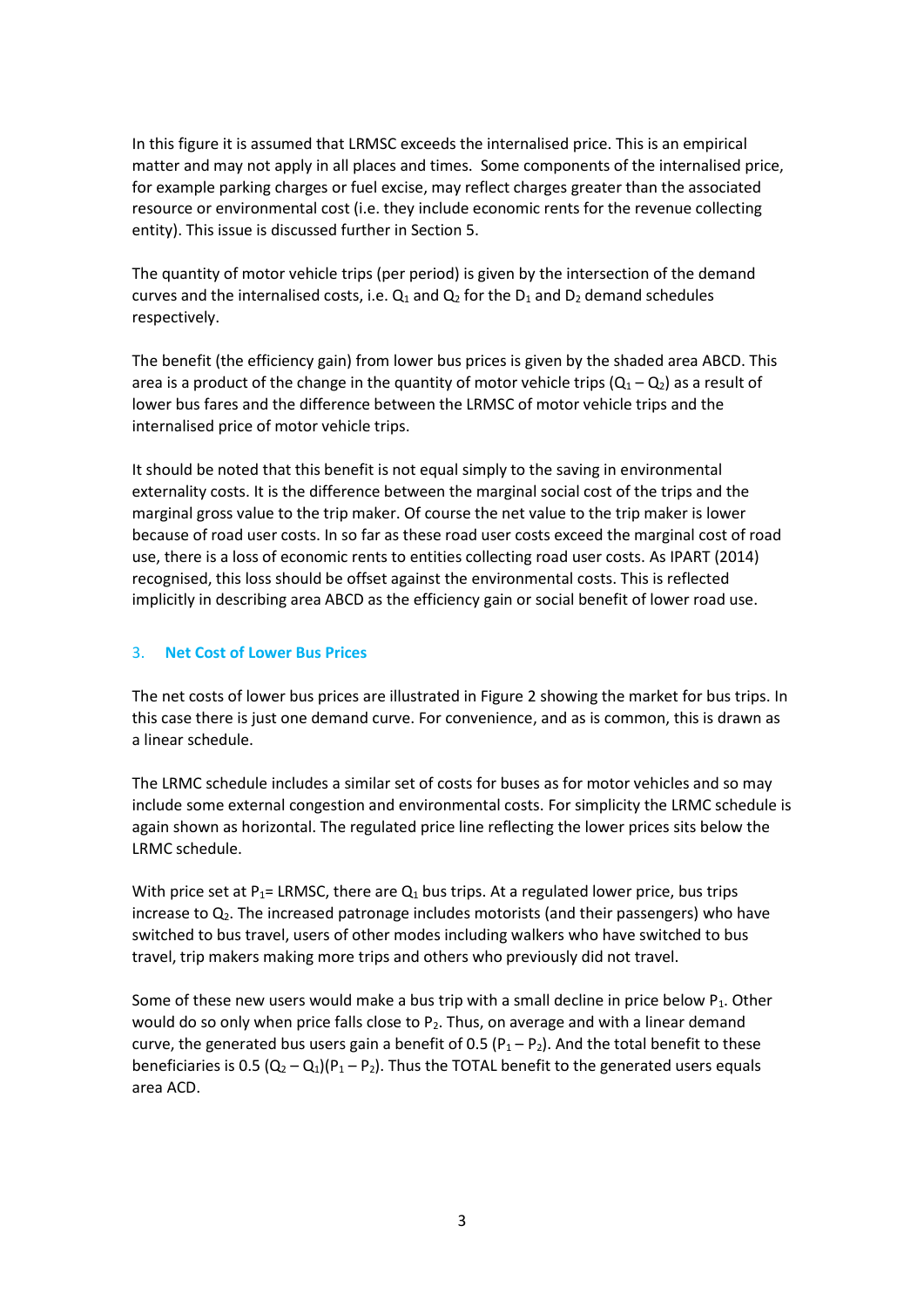

**Figure 2 Market for bus trips: the cost of lower bus fares**

It should be stressed that this standard transport economics methodology picks up all the private benefits for new bus trips including the benefits of those diverting from roads. <sup>2</sup> This is a more accurate method of estimating the net benefits of modal switching than estimating savings of travel time and vehicle operating costs for road users who transfer to buses which appears to be the method used by IPART (2014). It would of course be double counting to include private time savings or any other private benefits in addition to area ACD.

On the other hand, the total cost of these extra trips (including bus trip costs, congestion and external costs) is given by area ABCD.

Thus the **net cost** (efficiency loss) to the public of the extra trips is given by area ABC. This is sometimes described as a deadweight loss (because there is no offsetting gain).

By contrast the lower fares for existing bus users  $(Q_1)$  represents a transfer of revenue from taxpayers to existing bus users. By convention such transfers are not counted as a net welfare gain or loss in an analysis of efficient pricing.

**.** 

<sup>&</sup>lt;sup>2</sup> This assumes that trip makers understand the private benefits and costs of the alternative travel modes. As this is a regular routine choice, this is a reasonable assumption.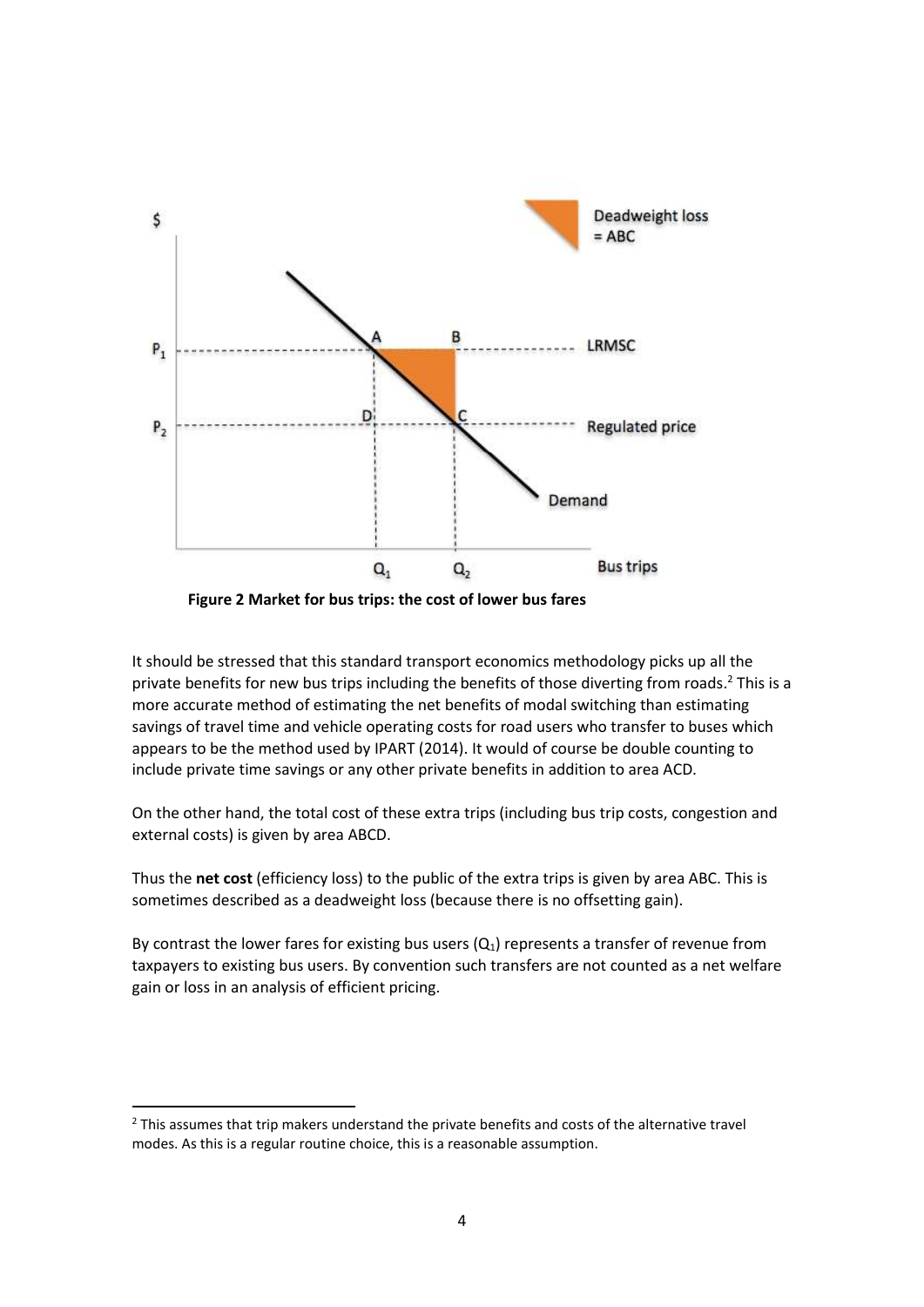However there may be an additional deadweight loss associated with raising taxes to pay for the transport subsidy for both new **and** existing bus trips. The deadweight cost of taxation arises because taxation nearly always distorts either efficient labour supply or consumption. As IPART (2014) notes, even a relatively efficient tax has a deadweight cost of around 20%, meaning that a subsidy of \$100 has a deadweight loss of \$20.

### **4. Hypothetical Cost-Benefit Example for Metropolitan Sydney Bus Fares**

Drawing on the above analysis, the following is an example of how the benefits and costs of lower bus fares for metropolitan Sydney could be evaluated. The numbers are averages based on actual figures for Sydney. Of course, practice would vary by time and location. All calculations are based on an average day. The results are sensitive to the assumptions uses and some of these are discussed further in the following section.

Base case:

550,000 bus trips a day LRMC = \$5 per bus passenger trip. This is the approximate financial cost of supply of metropolitan bus trips and does not include any external costs.

Proposed regulated fare = \$4 per bus passenger trip Price elasticity of bus trips = 0.4 (based on IPART, 2014) Additional bus trips =  $10\%$  (25% fall in fare  $\times$  0.4) = 55,000 trips per day Number of car drivers changing to bus trips = 27,500 trips per day (author's assumption) Other persons changing to, or taking more, bus trips = 27,500 trips per day Net benefit of fewer road trips =  $$1.5$  per road trip avoided (see discussion in Section 5).

Cost to taxpayers of subsidy for all trips =  $$1.0$  per trip =  $$605,000$  for all trips Deadweight cost of taxation = 20% of total subsidy

**Benefits per day of proposed fare reduction** (excluding transfer payments):

| Car drivers who change to bus            | $27,500 \times $0.50$             | $=$ | \$13,750  |
|------------------------------------------|-----------------------------------|-----|-----------|
| Other new bus trips                      | $27,500 \times $0.50$             | $=$ | \$13,750  |
| External benefits of less road use       | 27,500 × \$1.50                   | $=$ | \$41,250  |
| Total benefits per day                   |                                   | $=$ | \$68,750  |
| Costs per day of proposed fare reduction |                                   |     |           |
| Net (taxpayer) costs for new trips       | $55,000 \times $1.00$             | $=$ | \$55,000  |
| Deadweight cost of taxation              | $605,000 \times $1.00 \times 0.2$ | $=$ | \$240,000 |
| Total costs per day                      |                                   |     | \$295,000 |

On these assumptions, the cost of a \$1.0 fare reduction below the assumed efficient LRMSC of \$5.0 per bus trip exceeds the benefit by over \$200,000 per day and would not be economically efficient. However this is very sensitive to the deadweight cost of taxation and indeed to several other assumptions discussed below.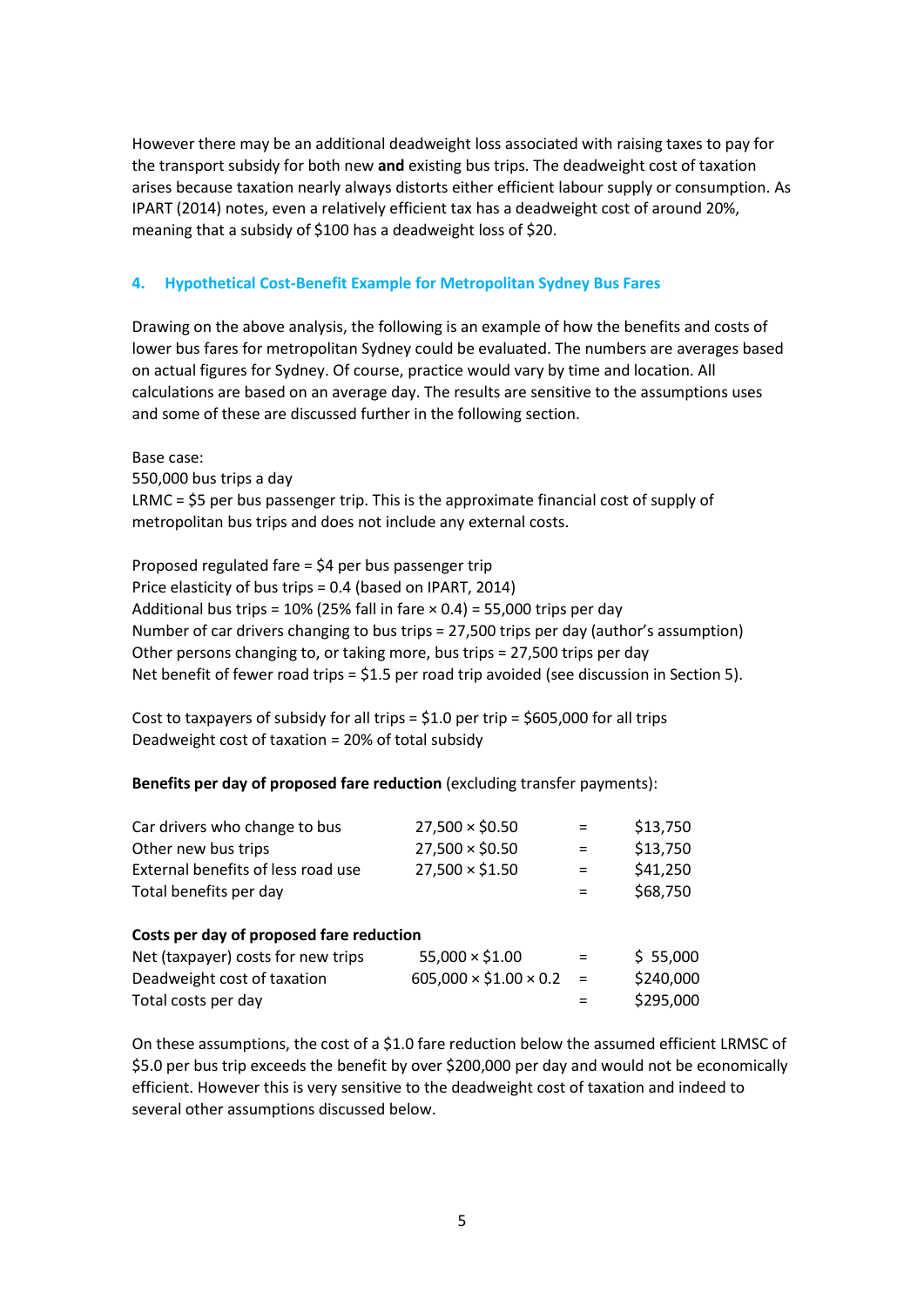#### **5. Some Key Empirical Assumptions**

Clearly there are many material assumptions. The major ones are highlighted and discussed here.

The benefits of lower bus fares are driven by the product of (i) the number of car drivers that switch to bus trips and (ii) the difference between the LRMSC of road trips and the internalised private cost of road use. The costs are driven by product of (iii) the number of new bus users and the difference between (iv) the LRMSC of bus trips and the regulated fare. They also depend on (v) the deadweight loss per \$ of subsidy.

We discuss these five factors briefly in turn. It is not intended to provide detailed empirical suggestions.

**The number of car drivers that switch to bus trips** Based on sources quoted in IPART (2014), the overall price elasticity of bus trips is in the order of -0.3 to -0.4. However, this elasticity applies to all sources of new bus trips, including diversion from other modes and increased trip making. IPART (2014) does not clarify how the increased trips are broken down by source. It is questionable how many car drivers who pay over \$20 per trip, or even over \$10, in road tolls and car parking charges are likely to change to bus trips on the basis of a \$1 reduction in fare. Trip behaviour is more likely to be influenced by bus proximity and frequency but that is a separate issue.

**The LRMSC of road trips and the internalised private cost of road use** In Section 2**,** we noted the major components of LRMSC of road trips and the private cost of road use and observed that in some cases the private cost could be greater than LRMSC. This would occur when road user charges in excess of resource costs exceed the third party costs of road trips (mainly third party congestion and environmental costs). These costs are not readily elicited from IPART (2014) which does not distinguish clearly between external and private costs. It also estimates a surprisingly low level of road user charges in excess of marginal resource use of \$0.33 per trip per driver who switches to bus trips (Table 8.1). This includes only Harbour Bridge and Tunnel tolls and allows for no rents from parking other than the parking levy. Adoption of the method of analysis outlined in this paper could help to clarify the LRMSC and private cost of road use and therefore the difference between them.

**The number of new bus users** This issue is included for completeness, but can simply be a function of an agreed price elasticity, given service levels. However the various sources of new bus users may have some minor implications for related costs or benefits (e.g. loss of economic surplus for railways).

**LRMSC of bus trips** In this paper, the LRMSC is assumed to be broadly equal to the long-run average financial costs of bus trips. On the other hand IPART (2014) has assumed to-date that the marginal social cost of extra bus trips is zero. Under this extreme assumption, the only cost of extra bus trips (and lower fares) would be the deadweight cost of taxation. Actually a zero marginal cost assumes not only that there would be no extra bus operations and related resource costs but also that there would be no additional boarding and de-boarding times and